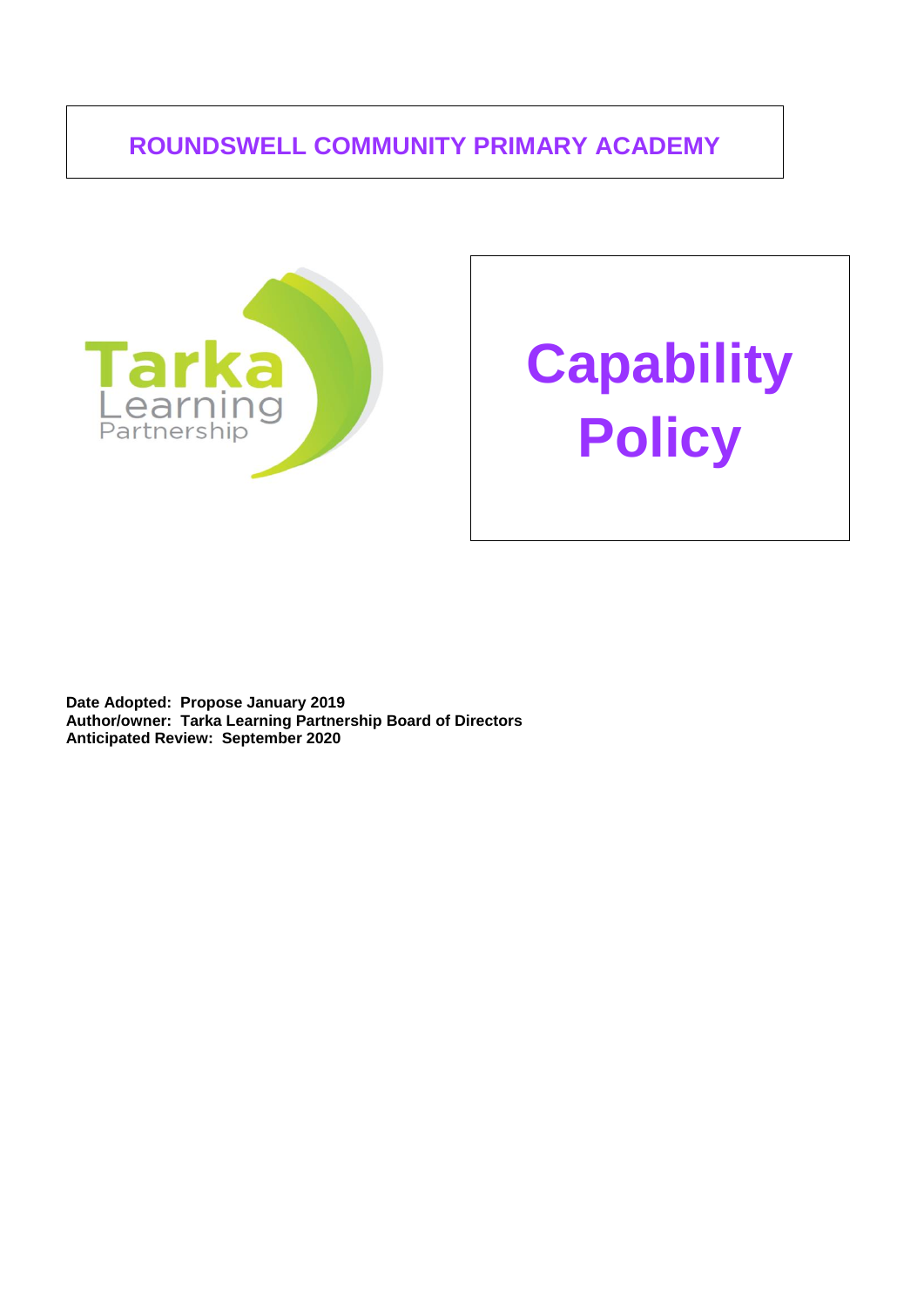## **CONTENTS**

| <b>PROCEDURE FLOW CHART</b>         |                                                                           | 3      |
|-------------------------------------|---------------------------------------------------------------------------|--------|
|                                     |                                                                           |        |
| <b>POLICY AND PRINCIPLES</b>        |                                                                           |        |
| 1.                                  | Definition                                                                | 4      |
| 2.<br>3.                            | Purpose                                                                   | 4      |
| 4.                                  | <b>Application and Exclusions</b><br>Determining who will Hear the Matter | 4<br>4 |
|                                     | 4.1 Formal Capability Meeting                                             | 4      |
|                                     | 4.2 Formal Capability Hearing                                             | 4      |
| 5.                                  | <b>Time Limits</b>                                                        | 4      |
| 6.                                  | Being Accompanied                                                         | 5      |
| 7.                                  | Non Attendance                                                            | 5      |
| 8.                                  | Informal Support                                                          | 5      |
|                                     |                                                                           |        |
| <b>PROCEDURE</b>                    |                                                                           |        |
| 9.                                  | <b>Capability Summary</b>                                                 | 5      |
| 10.                                 | <b>Formal Capability Meeting</b>                                          | 5      |
| 11.                                 | <b>Fast Track Review Period</b>                                           | 6      |
| 12.                                 | Improvement Plan                                                          | 6      |
| 13.                                 | Potential Irredeemable Incompetence                                       | 6      |
| 14.                                 | <b>Capability Review Meeting</b>                                          | 6      |
| 15.                                 | <b>Capability Hearing</b>                                                 | 6      |
| 16.                                 | Appeal                                                                    | 7      |
|                                     |                                                                           |        |
| <b>ADDITIONAL INFORMATION</b>       |                                                                           |        |
| 17.                                 | <b>HR Advice</b>                                                          | 8      |
| 18.                                 | <b>Reporting Obligations</b>                                              | 8      |
|                                     | 18.1 Professional Bodies                                                  | 8      |
| 18.2 Disclosure and Barring Service |                                                                           | 8      |
| 19.                                 | Suspension and Other Alternative Arrangements                             | 8      |
| 20.                                 | <b>Management Responsibilities</b>                                        | 9      |
| 21.                                 | <b>Employee Responsibilities</b>                                          | 9      |
| 22.                                 | <b>Professional Standards</b>                                             | 9      |
| 23.                                 | Formal Action against Trade Union/Professional Association                | 9      |
|                                     | Representatives                                                           |        |
| 24.                                 | Raising a Grievance during the Application of this Policy                 | 9      |
| 25.                                 | Confidentiality                                                           | 9      |
| 26.                                 | Recording of Information                                                  | 9      |
| 27.                                 | <b>Support for Employees</b>                                              | 10     |
|                                     |                                                                           |        |
| <b>INFORMATION FOR SCHOOLS ONLY</b> |                                                                           |        |
| 28.                                 | Adopt the Policy                                                          | 10     |
| 29.                                 | Consultation                                                              | 10     |
| 30.                                 | <b>Delegated Responsibilities</b>                                         | 10     |
| 31.                                 | Issuing/Retracting Notice of Dismissal                                    | 10     |
| 32.                                 | Ofsted Assessment of a Teacher's Performance                              | 10     |
| 33.                                 | <b>Employment References</b>                                              | 11     |
|                                     |                                                                           |        |
| <b>POLICY HISTORY</b>               |                                                                           | 11     |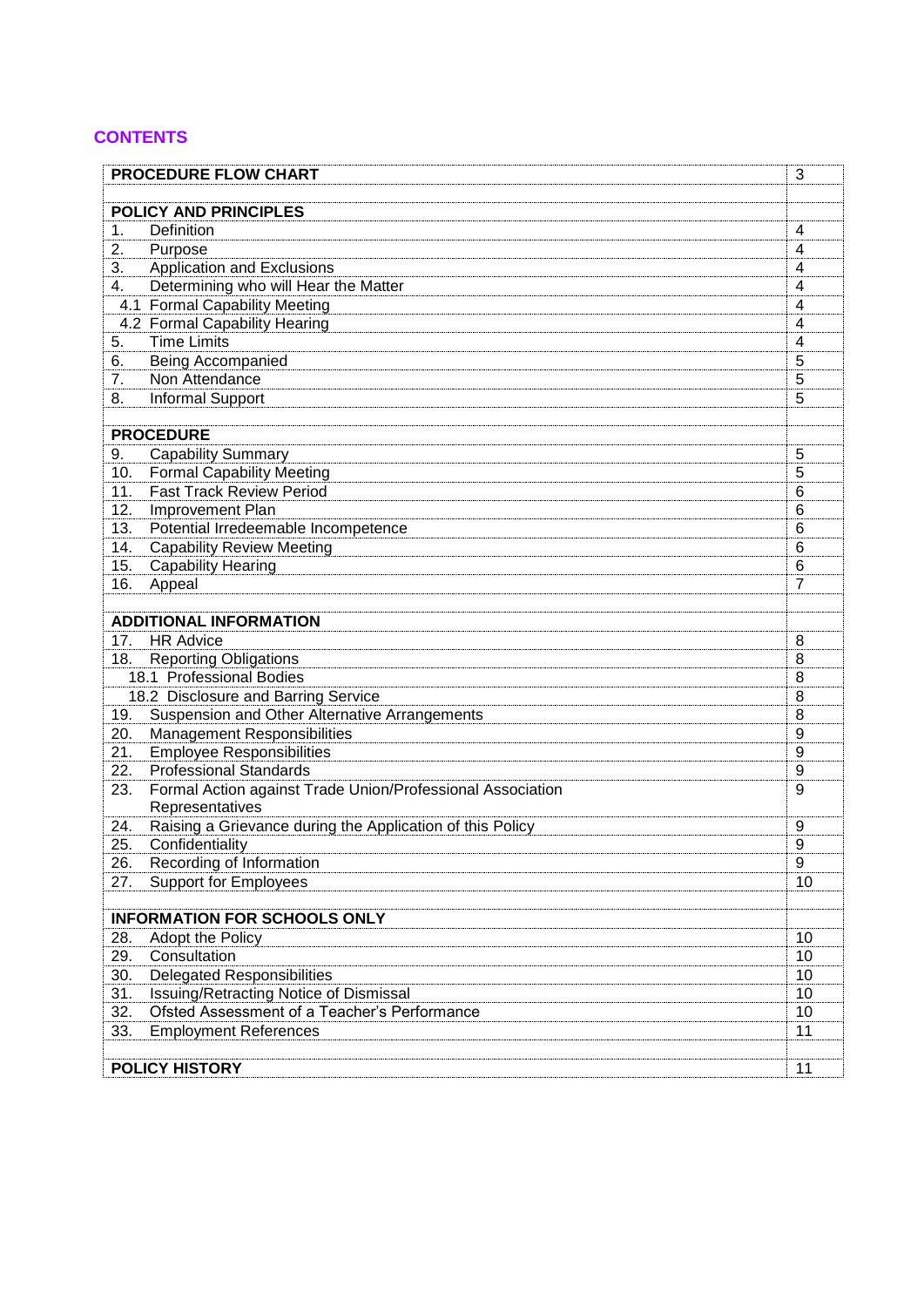## **PROCEDURE FLOW CHART**

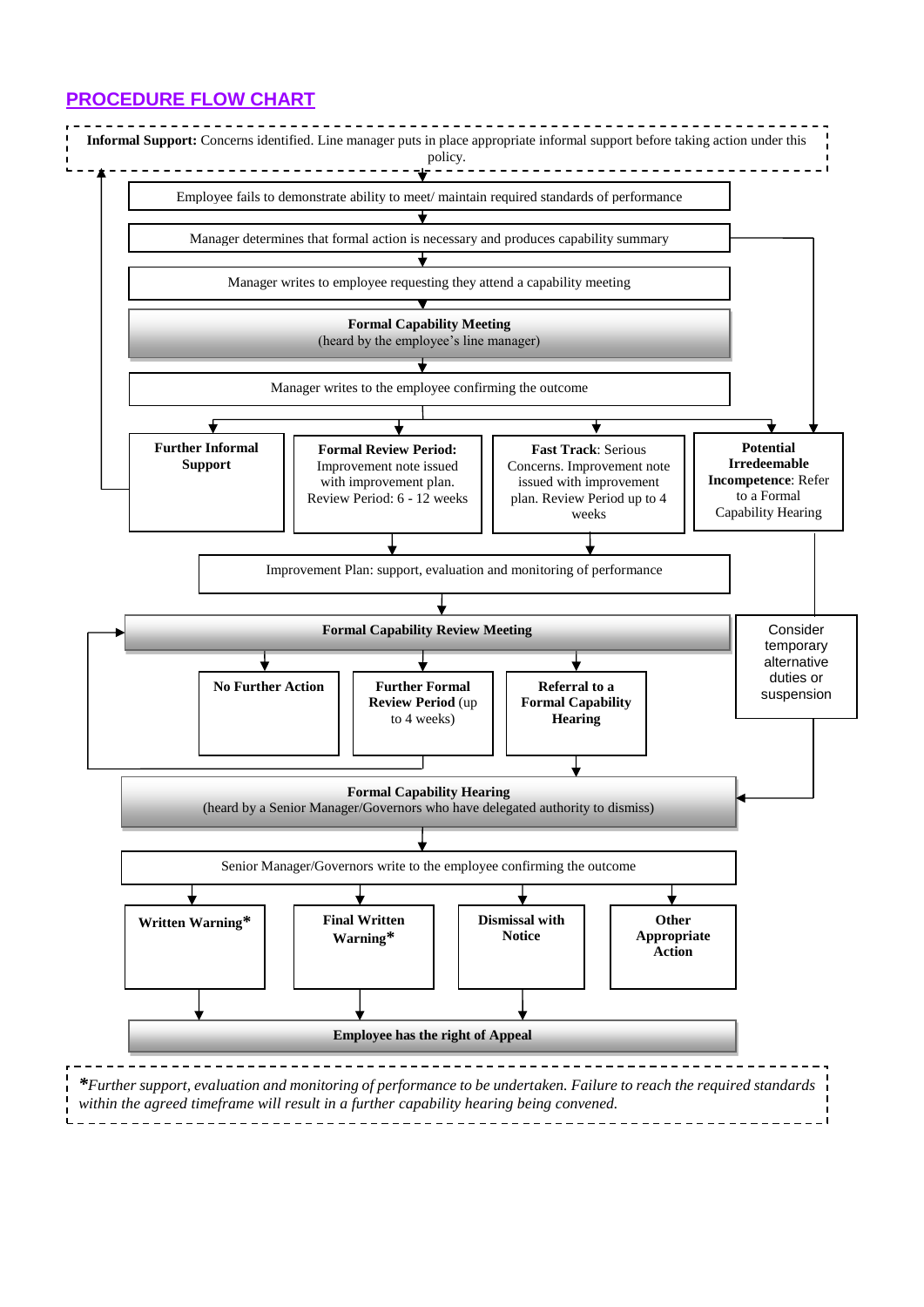## **POLICY AND PRINCIPLES**

## **1. Definition**

Lack of capability is defined as an employee failing to reach or maintain the required standards of performance that their job demands.

Examples of lack of capability include but are not limited to:

- Failing to meet reasonable deadlines for tasks, projects, reports, etc.
- Regularly producing work which is sub-standard, inaccurate, badly presented or poorly organised
- Failing to carry out key areas of job responsibilities, effectively and consistently
- Failing to meet the relevant professional standards, e.g. Teachers' Standards
- Failing to provide effective leadership and management, where applicable
- Poor practice with regard to child/adult safeguarding
- Physical factors that are not disability or health related but prevent the employee from undertaking all aspects of their job.

## **2. Purpose**

This policy should be used to address poor performance in a fair, supportive, effective and consistent way. The aim of the policy is to effect sustained improvement in an employee's performance to enable them to meet their contractual obligations.

## **3. Application and Exclusions**

This policy is based on good practice to ensure a consistent and effective approach. The application of this policy will be fair, equitable, objective and will not discriminate either directly or indirectly on the grounds of an employee's gender, age, disability, gender re-assignment, marital or civil partnership status, pregnancy, maternity status, race (including colour, nationality and ethnic or national origins), religion or belief, sex and sexual orientation.

This policy:

- applies to all employees engaged under Roundswell Community Primary Academy statement of particulars including those contracted to a school (where this policy has been adopted)
- does not apply to those employed by other organisations, employed under other organisations' terms and conditions of employment which include a contractual capability policy, casual workers or volunteers.

## **4. Determining who will hear the matter**

## **4.1 Formal Capability Meeting**

Where there are concerns about an employee's performance and action is to be taken in accordance with this policy, the employee's manager should usually deal with the matter. In schools, it may be the Head Teacher that carries out this role. Where the concerns relate to the Head Teacher, the Chair of Governors will manage the matter.

The manager / Head Teacher / Chair of Governors will be responsible for arranging the meeting, writing to the employee and arranging for a suitable person to attend to take notes.

## **4.2 Formal Capability Hearing**

Formal capability hearings must be conducted and chaired by those that have delegated authority to dismiss in the Academy. This is likely to be the First Committee of Governors or the Head Teacher, in accordance with their delegated responsibilities.

The Chair will be responsible for arranging the hearing, writing to the employee and arranging for a suitable person to attend to take notes. In schools, the Clerk to Governors will normally make these arrangements.

## **5. Time Limits**

The time limits included in this policy may be varied by mutual agreement. The policy refers to a number of 'days' within which certain actions/events are to occur. A 'day' is defined as any Monday to Friday excluding public holidays as defined by ACAS.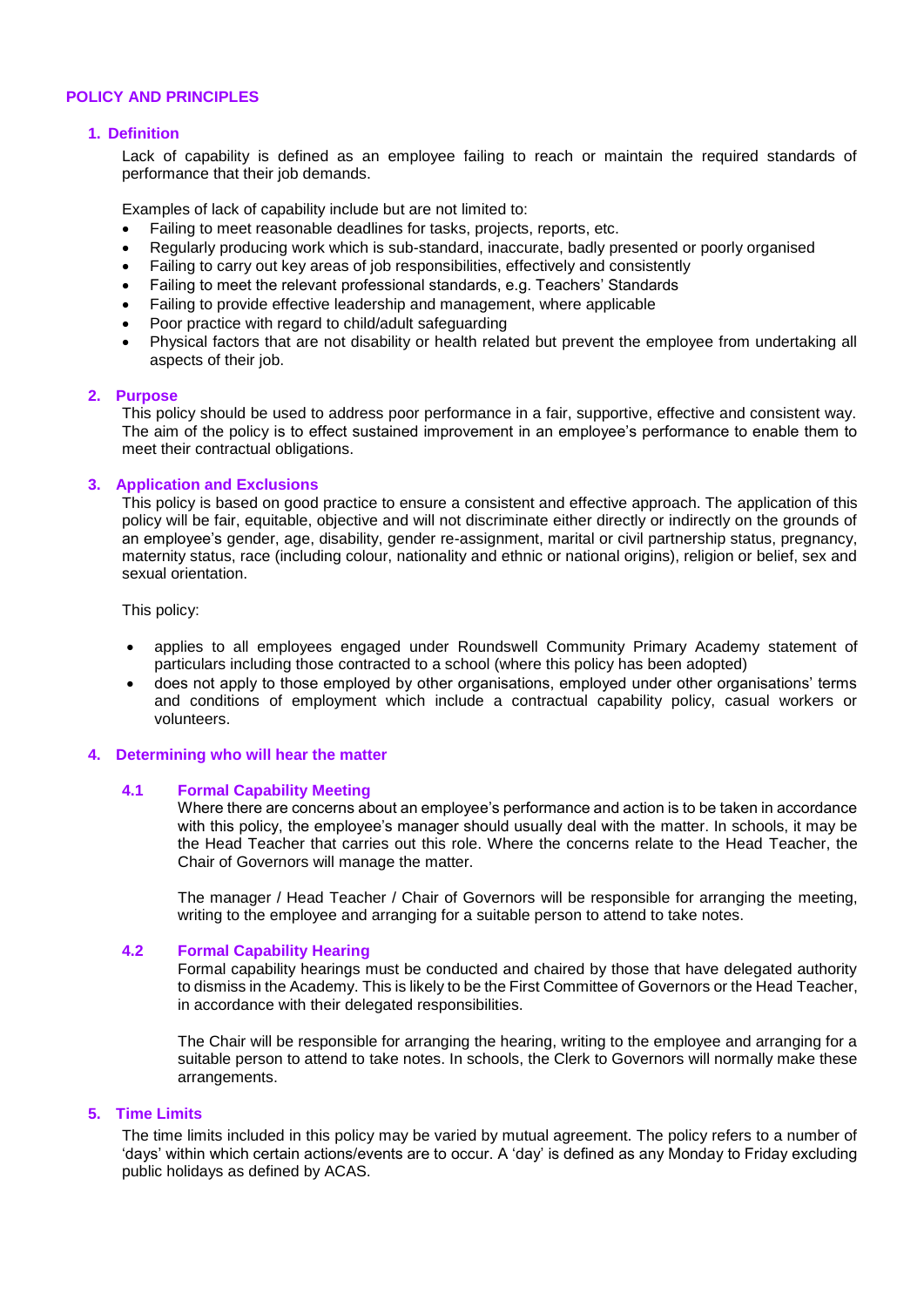## **6. Being Accompanied**

The Employee Relations Act 1999 determines that an employee has a statutory right to request to be accompanied at any disciplinary or grievance hearing. To invoke that right an employee must make a reasonable request to the employer to be accompanied by either:

- a paid official from a recognised trade union/professional association
- an official of a trade union/professional association whom the union/association has reasonably certified in writing as having experience of, or as having received training in acting as an employee's companion at disciplinary or grievance hearings
- an appropriate work colleague.

Friends/family members are not permitted, unless they fall under the above criteria and it is agreed as appropriate. It would not normally be reasonable for an employee to be accompanied by a work colleague or trade union/professional association representative whose presence would prejudice the hearing and/or was from a remote geographical location if someone suitable and willing was available on site.

If an employee's chosen representative is not available on the day proposed for the hearing, the employee can propose an alternative date within the following five days of the original proposed date.

## **7. Non Attendance**

If an employee fails to attend a meeting or hearing through circumstances beyond their control, such as certified illness, an alternative time and date may be offered. Alternatively, they may submit a written statement or nominate a representative to attend on their behalf.

Where an employee is persistently unable or unwilling to attend the meeting/hearing without good cause, it will proceed in their absence and a decision based on the evidence available will be made.

## **8. Informal Support**

Managers must ensure that support has been put in place to address any concerns surrounding an employee's performance, prior to using this policy. The manager must be clear with the employee what the concerns are and what they need to achieve in order to meet the required standards of performance. The informal discussions should be dated and recorded for future reference and may be confirmed in writing. The employee should be given a reasonable timeframe to improve. Where there are concerns about an employee's performance following a reasonable period of informal support, the manager should put the concerns in writing and advise the employee that the formal stages of this policy are to be applied.

If the poor performance is thought to be health or disability related, medical advice should be sought through Wellbeing@Work / Occupational Health before any formal action is taken.

## **PROCEDURE**

## **9. Capability Summary**

Where an employee has failed to demonstrate that they are able to meet the required standards of performance, following a period of informal support, the manager should produce a capability summary outlining the unsatisfactory performance and the support/adjustments that have been put in place to assist the employee.

## **10. Formal Capability Meeting**

Where formal action is necessary, the manager will write to the employee advising them of the concerns and informing them that they are required to attend a formal capability meeting. The letter should confirm the details of the formal meeting (date, time, venue, who will be in attendance etc.), the possible outcomes of the meeting, the employee's right to be accompanied, the timescale for them to submit any documentation to be considered and that the meeting may take place in the employee's absence if they fail to attend without providing a satisfactory reason. A copy of the capability summary and a copy of this policy should also be sent to the employee. The employee will be given at least five days notice, in writing, of the meeting.

At the meeting, the manager must:

- tell the employee where their performance is not meeting the required standards and outline what these are
- confirm what support has been put in place to assist the employee and explore any further options which may support them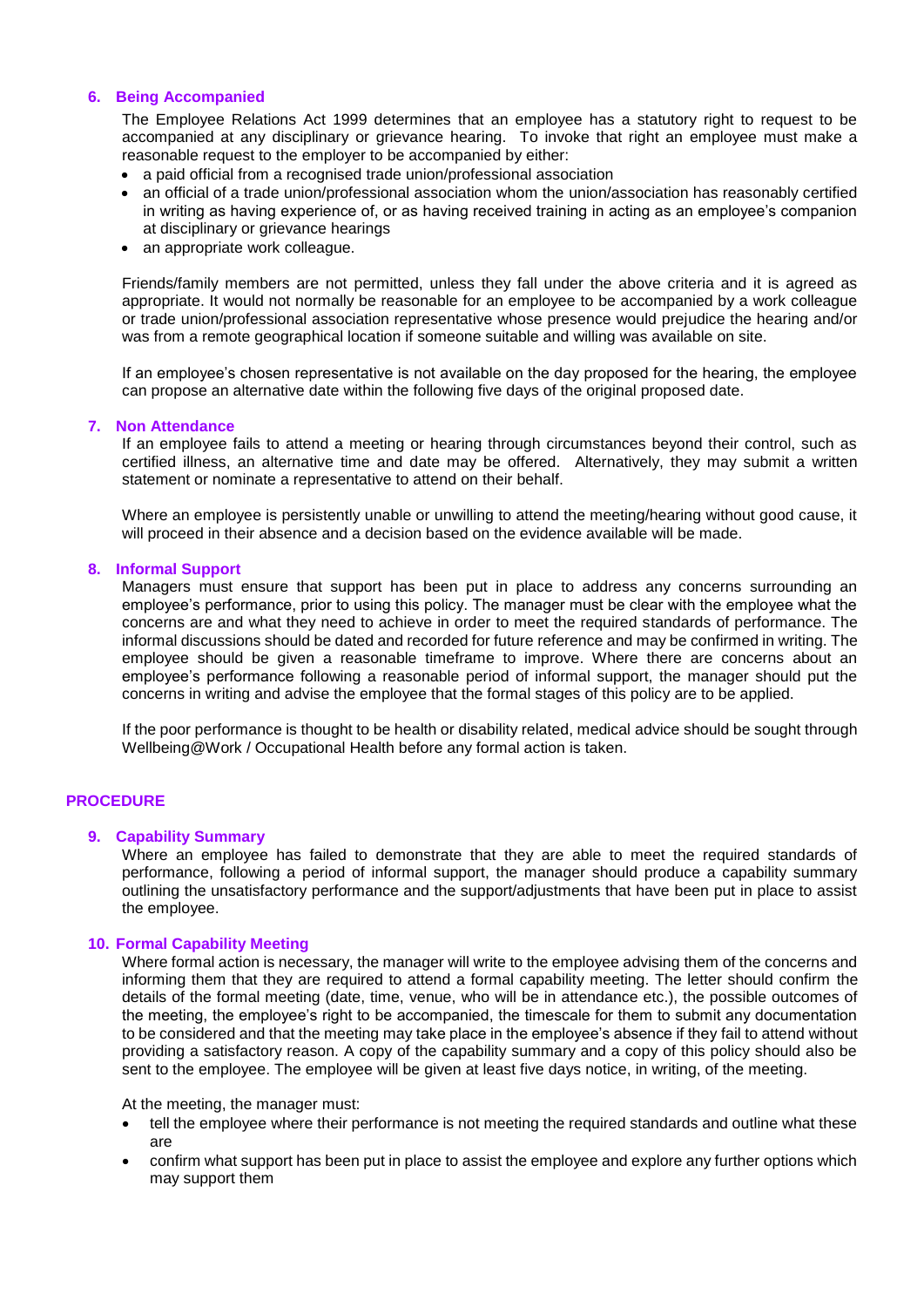- give the employee the opportunity to respond and advise of any issues preventing them from meeting the required standards, including any mitigating factors
- carefully consider the employee's response.

The manager should consider all the information and come to a decision regarding the most appropriate course of action. Where an Improvement Plan is required, there should be a review period set of between 6 -12 weeks. In cases where there are serious concerns, the review period can be for a fast track period of up to four weeks.

Following the meeting, the manager will write to the employee within five days to:

- confirm that further informal support is required but that this will be outside of this policy, or
- issue an improvement note to inform the employee that if they fail to meet the required standards within the review period, this may result in a referral to a capability hearing, at which a determination may be made regarding their continued employment, and
- attach a copy of the Improvement Plan and confirm a date for the review meeting, or
- in cases of potential irredeemable incompetence, confirm that the matter is being directly referred to a capability hearing, at which a decision will be made regarding their continued employment.

## **11. Fast Track Review Period**

Where there are serious concerns about an employee's performance, this should be clearly evidenced within the capability summary and consideration given to a review period not exceeding four weeks.

## **12. Improvement Plan**

Where an improvement plan is required following a capability meeting, managers should ensure that it includes clear, measurable and realistic objectives. Details of any support, guidance and training being put in place to assist the employee should also be recorded, together with relevant timescales.

## **13. Potential Irredeemable Incompetence**

In exceptional circumstances, cases may arise in which the inadequacy of the employee's performance is potentially so seriously lacking that the situation is irredeemable within a reasonable period of time. In such cases, the matter may be referred directly to a capability hearing.

## **14. Formal Capability Review Meeting**

Where a review period applies, the manager will meet with the employee to formally review their performance against the improvement plan in accordance with the agreed timeframe.

Following the Formal Capability Meeting the manager will have written to the employee advising them of the concerns and informing them that they are required to attend a formal capability review meeting. The letter should confirm the details of the formal capability review meeting (date, time, venue, who will be in attendance etc.), the possible outcomes of the meeting, the employee's right to be accompanied, the timescale for them to submit any documentation to be considered and that the meeting may take place in the employee's absence if they fail to attend without providing a satisfactory reason. An updated copy of the capability summary should also be sent to the employee.

The outcomes available are:

- No Further Action required as performance has improved to the required standards and there is evidence that the employee is likely to sustain this. The employee should be informed that if similar concerns arise within the next 12 months a further capability meeting will be convened.
- a further Formal Review Period is required, up to a maximum of four weeks, (unless there are exceptional circumstances where this would not be possible) which will be followed by a further capability review meeting.
- The matter will be referred to a Capability Hearing as there has been insufficient improvement.

The manager will write to the employee within five days of the review meeting to confirm the outcome.

## **15. Formal Capability Hearing**

Where an employee is required to attend a capability hearing, the senior manager / Head Teacher / First Committee will notify the employee in writing giving at least five days notice of the hearing. The letter should confirm the details of the formal hearing (date, time, venue, who will be in attendance etc.), the possible outcomes of the hearing, the employee's right to request to be accompanied, the timescale for the employee to submit any documentation to be considered and that the hearing may take place in the employee's absence if they fail to attend without providing a satisfactory reason.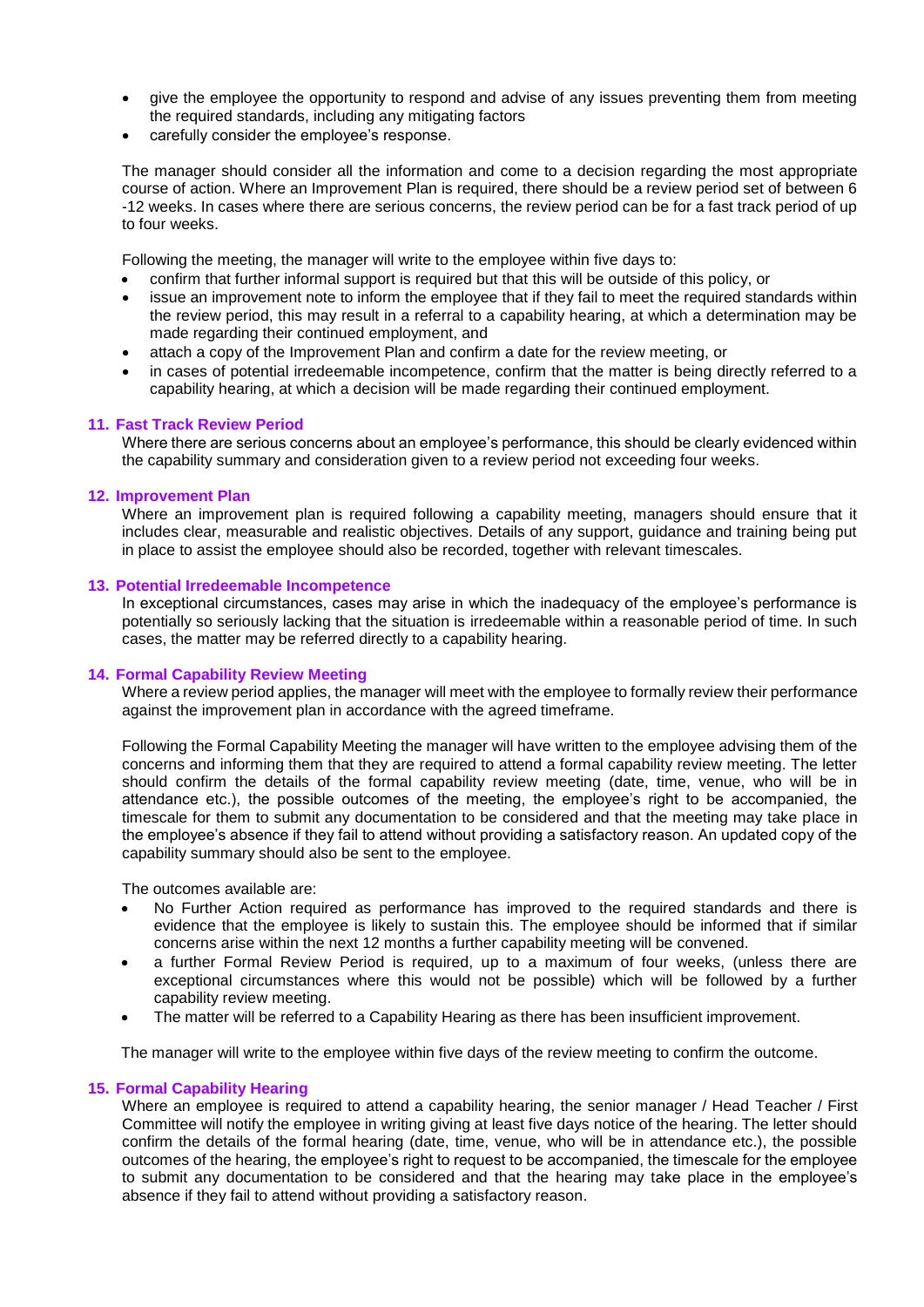An updated copy of the capability summary outlining the unsatisfactory performance and the actions taken to try and secure performance improvement must be sent to the employee with the letter.

At the hearing, the employee will be given the opportunity to respond to the performance issues outlined in the capability summary and to present their case. The senior manager / Head Teacher / First Committee will then adjourn the hearing to make their decision.

The outcomes available are:

- where the employee is found to be performing unsatisfactorily, to issue a formal written warning, outlining the shortcomings in performance, the improvement required and the timescale for achievement. The employee should be informed of who will undertake the monitoring, the review date and details of any support, including training that will be provided. The employee should be informed that failure to improve within the timeframe set would normally result in convening a further capability hearing which could lead to a final written warning or dismissal. Unless specified otherwise, a formal written warning will cease to be live for further formal capability purposes after six months.
- where the employee's unsatisfactory performance is sufficiently serious, to move directly to issuing a final written warning, outlining the shortcomings in performance, the improvement required and the timescale for achievement. The employee should be informed of who will undertake the monitoring, a review date and any support, including any training that will be provided. The employee should be informed that failure to improve within the timeframe set would normally result in convening a further capability hearing which could lead to dismissal. Unless specified otherwise, a final written warning will cease to be live for further formal capability purposes after twelve months.
- where the inadequacy of the employee's performance is so extreme to issue Dismissal with Notice as they are incapable of performing the job for which they have been employed. Where the decision is taken to dismiss the employee, the senior manager / Head Teacher / First Committee should ensure that any previous warnings are not out of time.
- Other Appropriate Action to secure performance improvement.

The senior manager / Head Teacher / First Committee will reconvene the hearing and confirm their decision verbally, unless valid reasons exist not to do so and will then write to the employee within five days to confirm their decision.

If the decision is to dismiss the employee, the appropriate period of notice should be issued in accordance with the employee's contract of employment. Where a warning/final written warning or dismissal is the outcome, the employee must be informed of their right of appeal.

Where dismissal is the outcome, consideration should be given to assisting the employee in seeking suitable alternative employment within the boundaries of their capabilities within the Academy during their notice period.

## **16. Appeal**

If an employee wishes to appeal against the decision from the capability hearing, they must do so in writing, stating the grounds for their appeal, within five days of receiving the written outcome.

An employee may appeal on the following grounds:

- the sanction given was too harsh given the circumstances
- the procedure was not fairly or correctly applied
- new information has come to light that would directly affect the decision made at the capability hearing.

The written appeal should be sent to the Clerk to Governors. The Clerk to Governors will then arrange for the appeal to take place.

A Governors' Appeal Committee will be convened to hear the appeal. In the case of an appeal against dismissal, the employee has the right to choose who hears the appeal; either a Chief Officer or Members.

The appeal should be heard without unreasonable delay. A minimum of five days notice will be given to allow for preparation.

The outcome of an appeal hearing may be: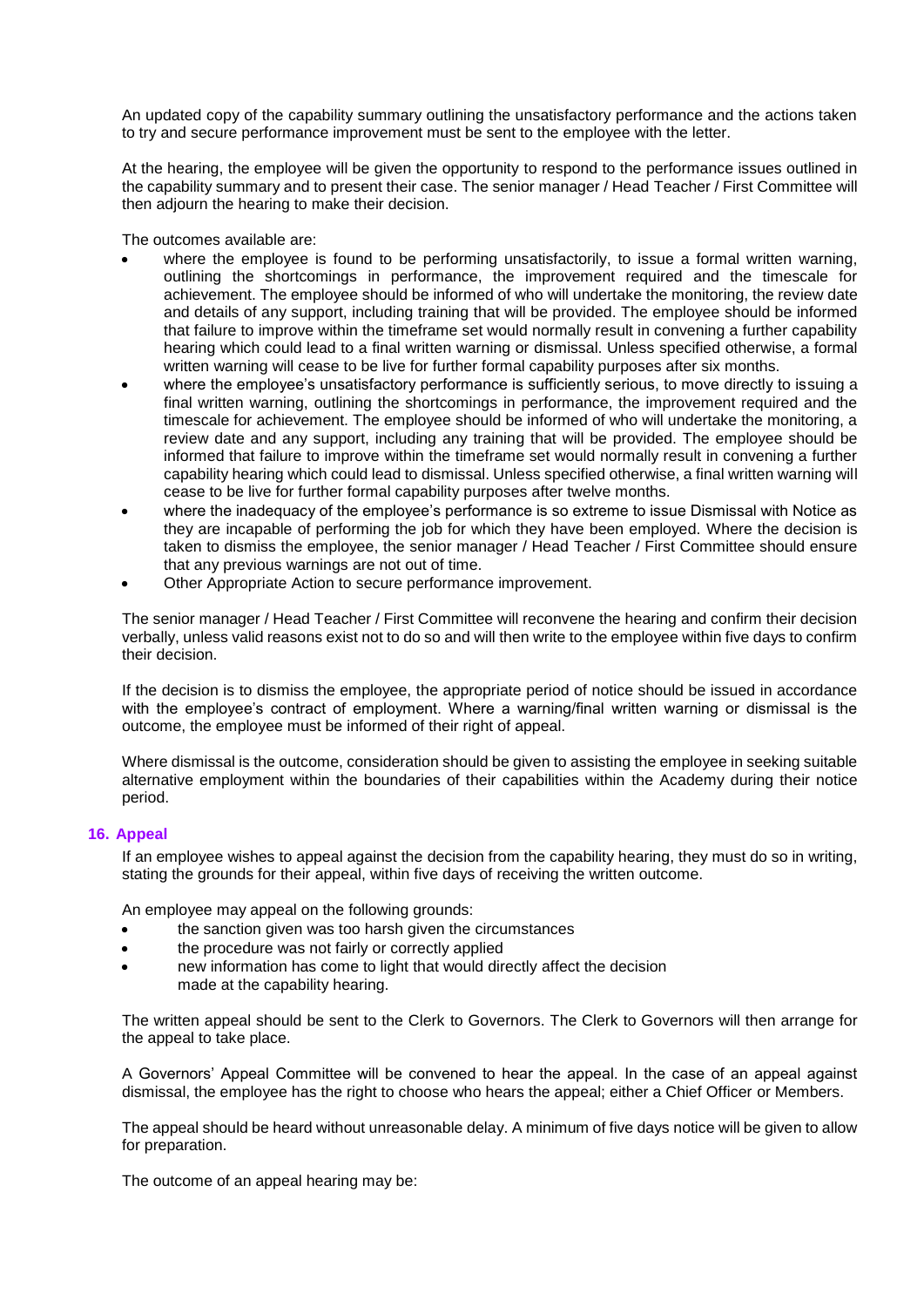- to refer the matter back to the senior manager/Head Teacher/First Committee if significant new information/evidence is provided, which was not available previously, and may change the original decision
- conclude a procedural irregularity occurred and determine whether this had an impact on the decision making process and outcome. If so, decide an appropriate sanction and make a recommendation to rectify the situation
- uphold the appeal and determine an alternative sanction/appropriate course if action
- reject the appeal and confirm that the original decision stands.

The decision will be given verbally to all parties at the end of the appeal hearing unless a valid reason exists not to do so, and it will be confirmed in writing to the employee within five days. An appeal is not a re-hearing of all of the facts but to determine if the original decision was reasonable given the circumstances. The process ends with the decision of the Appeal Committee.

## **ADDITIONAL INFORMATION**

## **17. HR Advice**

HR ONE can provide advice and support to any manager or governor involved in the application of this policy at any stage. This includes attendance at meetings/hearings where required.

## **18. Reporting Obligations**

## **18.1 Professional Bodies**

Where there are performance concerns about an employee which could potentially call into question their professional registration, e.g. a Social Worker registered with the Health and Care Professions Council (HCPC), managers should ensure that they follow the appropriate procedure for reporting concerns to the relevant Registered Body. This will ensure that the body can investigate the individual's ability to carry out their professional duties or take other appropriate action in the circumstances. Further information on making a referral can generally be found on the professional body's website. Where a referral is necessary, this should be made at the start of the formal process.

In addition, e.g. for employees registered with the Care Quality Commission (CQC) or HCPC, employees are responsible for ensuring that they adhere to the individual reporting requirements of their professional body, where they are subject to formal capability procedures.

## **18.2** Disclosure and Barring Service (DBS) (previously the ISA)

The primary role of the Disclosure and Barring Service (DBS) is to help employers make safer recruitment decisions and prevent unsuitable people from working with vulnerable groups, including children.

The Safeguarding Vulnerable Groups Act (SVGA) 2006 places a duty on employers of people working with children or vulnerable adults to make a referral to the DBS where an employer has dismissed or removed a person from working with children or vulnerable adults (or would or may have if the person had not left or resigned etc) because the person has:

- been cautioned or convicted for a relevant offence; or
- engaged in relevant conduct in relation to children and/or vulnerable adults, i.e. an action or inaction (neglect) that has harmed a child or vulnerable adult or put them at risk of harm; or
- satisfied the Harm Test in relation to children and/or vulnerable adults i.e. there has been no relevant conduct (i.e. no action or inaction) but a risk of harm to a child or vulnerable adult still exists.

The referral will enable the DBS to consider whether or not the individual should be barred from working with children and/or vulnerable adults and should be made as soon as possible after an employee has been dismissed or removed from working with children or vulnerable adults (or would have been if they had not resigned).

## **19. Suspension and Other Alternative Arrangements**

In cases of serious or irredeemable incompetence, the manager will determine whether it is necessary to temporarily remove some of the employee's duties, or whether an individual with delegated authority to dismiss (or in some cases within schools, authority to suspend) should consider if suspension from duty is necessary. This may be necessary where there is a potential risk to children or vulnerable adults; to the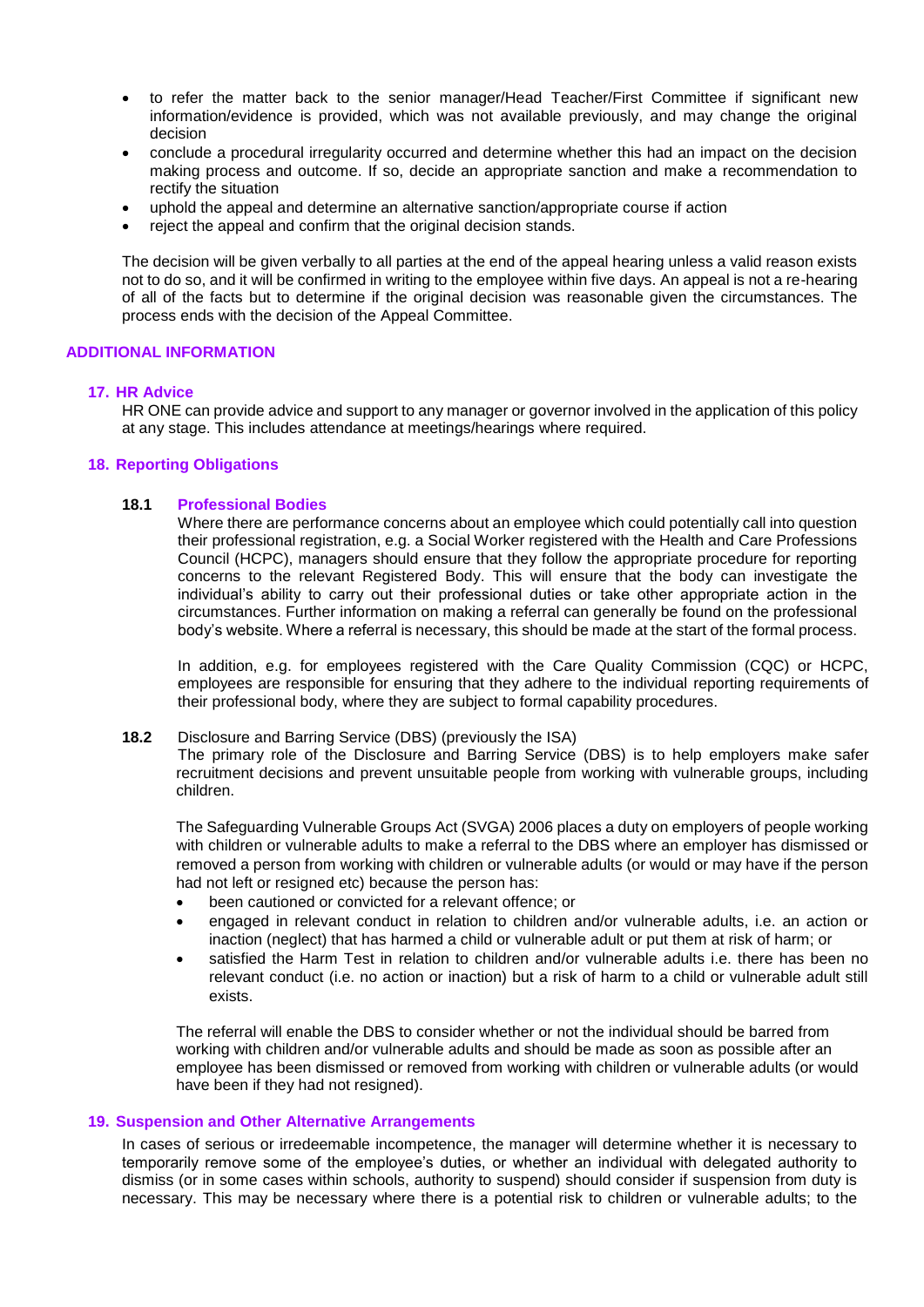political, financial and/or legal reputation of the service; to the service provision, and/or because of a need to protect all parties, including the employee.

Suspension will be on normal pay, should be as brief as possible and kept under review. The reasons for the suspension must be stated clearly to the employee and confirmed in writing. Where an employee has been suspended, this can only be retracted by a senior manager (with delegated authority to dismiss), or in a school, by the full Governing Body.

In certain circumstances, where an appropriate senior manager is not available to make a decision regarding suspension, or where it is necessary to gather further information regarding an employee's performance, it may be necessary for the immediate line manager to send an employee home. In such circumstances a decision about whether or not to suspend should then be made by an appropriate senior manager as soon as possible.

## **20. Management Responsibilities**

Managers are required to ensure that each employee is aware of this policy, understands the performance standards that are required of them and the consequences of not meeting these. Action should be taken consistently to identify concerns and reinforce performance standards before it becomes necessary to take formal action. Managers are required to manage the process effectively, fairly and reasonably.

## **21. Employee Responsibilities**

Employees have a contractual responsibility to carry out the requirements of their job to a satisfactory standard and in line with any standards set by their appropriate professional body. Employees have a responsibility, where necessary, to take any steps required to improve their performance. Employees must take all reasonable steps to attend meetings as required and adhere to this policy.

## **22. Professional Standards**

In this policy where there is reference to "relevant professional standards" this refers to any standards applicable to the post(s) and the career stage of the post holder (e.g. the Teachers Standards 2012 are applicable to all teachers, including the Head Teacher).

#### **23. Formal Action against Trade Union/Professional Association Representative**

Although the usual performance standards must apply to trade union/professional association representatives, no formal action within this policy will be taken against an employee who is an accredited representative, nor will suspension normally be applied, until the circumstances of the case have been discussed with a paid official nominated for such purposes by the trade union/professional association concerned.

## **24. Raising a Grievance during the Application of this Policy**

If an employee is currently being managed under this policy and has a complaint related to either the person applying it and/or its application, the employee will raise a complaint under this policy which will be investigated. It may be necessary to suspend the application of the policy while the complaint is being looked into. Any delay to the application of this policy to deal with an employee's complaint should not exceed 10 days.

If an employee has an unrelated concern, problem or complaint, then the employee should use the Grievance Policy. As the matter is unrelated, there will be no need to put any process currently being applied on hold as the complaint can be dealt with in parallel.

## **25. Confidentiality**

Any parties affected by or involved in the application of this policy will be expected to maintain an appropriate level of confidentiality. Breaches of confidentiality will be taken seriously, especially if they hinder the application of the policy. Failure to maintain confidentiality may result in action being taken under the Disciplinary Policy.

Disclosure of information may also be a breach of the Data Protection Act (1998) and may lead to action being taken under the provisions of that Act, in addition to actions being taken under the Disciplinary Policy.

#### **26. Recording of Information**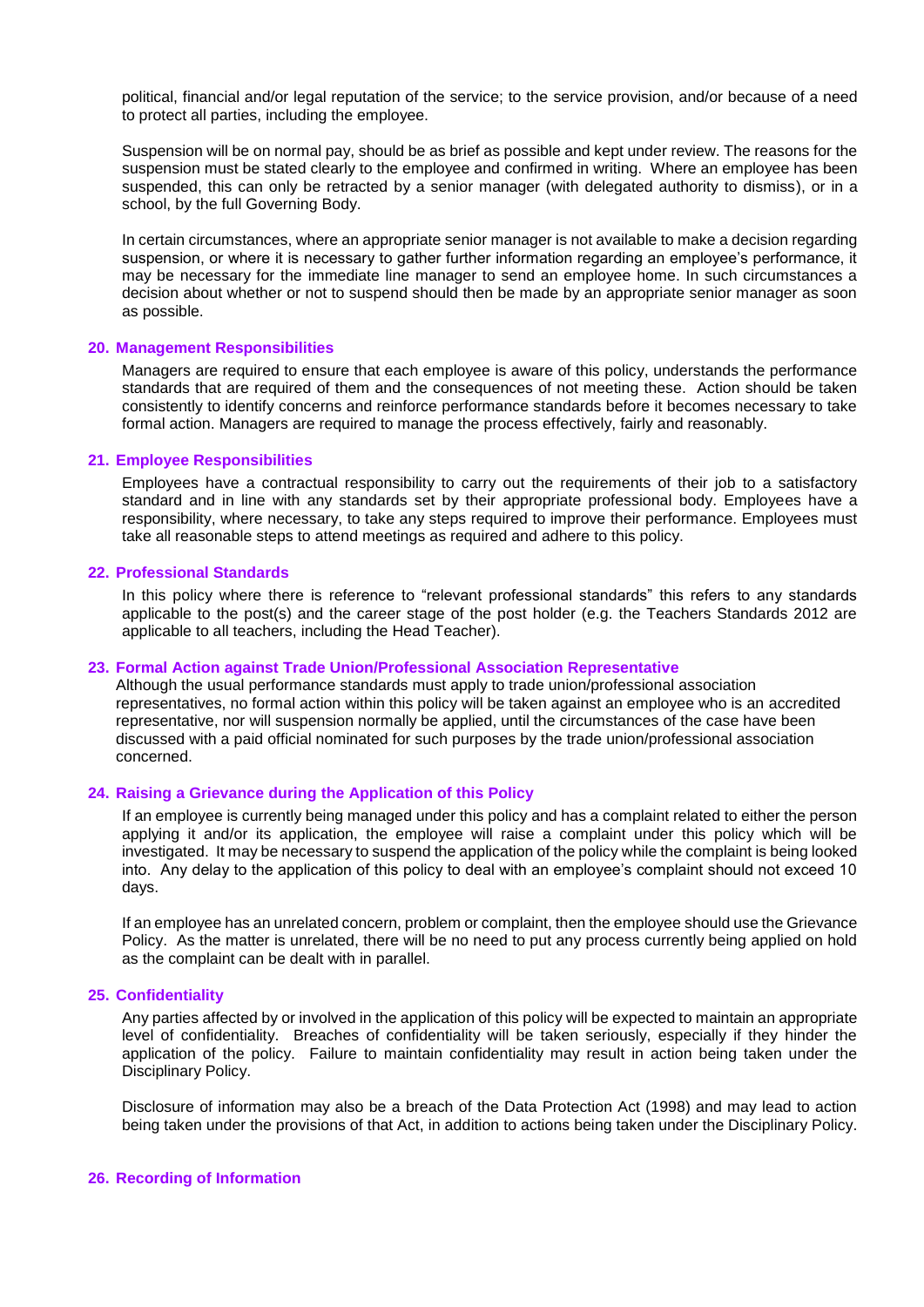A written record must be made of all meetings held during the application of this policy. Those involved in each meeting will be provided with a copy of any records made.

The manager will ensure there is a record of the process which should include all statements, records and evidence. All records will be retained confidentially, securely and in accordance with the Data Protection Act (1998).

## **27. Support for Employees**

Employees are encouraged to seek support from their trade union/professional association in the first instance. Procedural guidance relating to this policy is available from HR ONE at [hrdirect@devon.gov.uk](mailto:hrdirect@devon.gov.uk) or by telephoning 01392 385555.

Where a referral to Wellbeing@Work or the counselling service is necessary, this should be made by the employee's line manager.

## **28. Adopt the Policy**

This policy was adopted by the Governing Body of Newport Community School Primary Academy on 26<sup>th</sup> May 2016.

#### **29. Consultation**

This policy is provided following consultation with trade unions/professional associations and will apply to all employees as well as those contracted to a school, where this policy has been adopted. Should the Governing Body wish to make changes to this model policy, the required consultation must be undertaken with the County Officers of the recognised trade unions/professional associations.

This policy supersedes all previous capability policies.

#### **30. Delegated Responsibilities**

In line with School Staffing (England) Regulations 2009, the Governing Body must determine who has delegated responsibility for Hearings, which may lead to dismissal, as part of this policy:

Hearings will be delegated to:

The First Committee of Governors

Appeal Hearings will be heard by the Governors' Appeal Committee regardless of the delegation above.

If delegation is given to the Head Teacher, the First Committee will hear the matter if the Head Teacher has carried out the role of the line manager.

## **31. Issuing/Retracting Notice of Dismissal**

Where a decision to dismiss an employee is taken under this policy, in Community or Voluntary Controlled Schools, the Chair must formally notify HR ONE in writing within five days of the hearing, giving the reasons for the determination. HR ONE will then issue notice of dismissal on behalf of DCC within 10 days of receipt of the notification. In Voluntary Aided or Trust Schools, the Chair of Governors will issue notice of dismissal.

Where an appeal against dismissal is upheld, the notice issued to the employee will be retracted and the employee will be reinstated. In a Community or Voluntary Controlled School, the Chair of the Committee should write to HR ONE within five days giving the reason for the determination and DCC will retract the notice. In the case of Voluntary Aided or Trust Schools, the Chair of Governors will retract the notice.

## **32. Ofsted Assessment of a Teacher's Performance**

The assessment of a teacher's performance as a result of an Ofsted inspection cannot be used exclusively to invoke this policy. Such information may be used as evidence alongside other evidence the Head Teacher (or Chair of Governors, where this relates to the Head Teacher) has about an employee's performance.